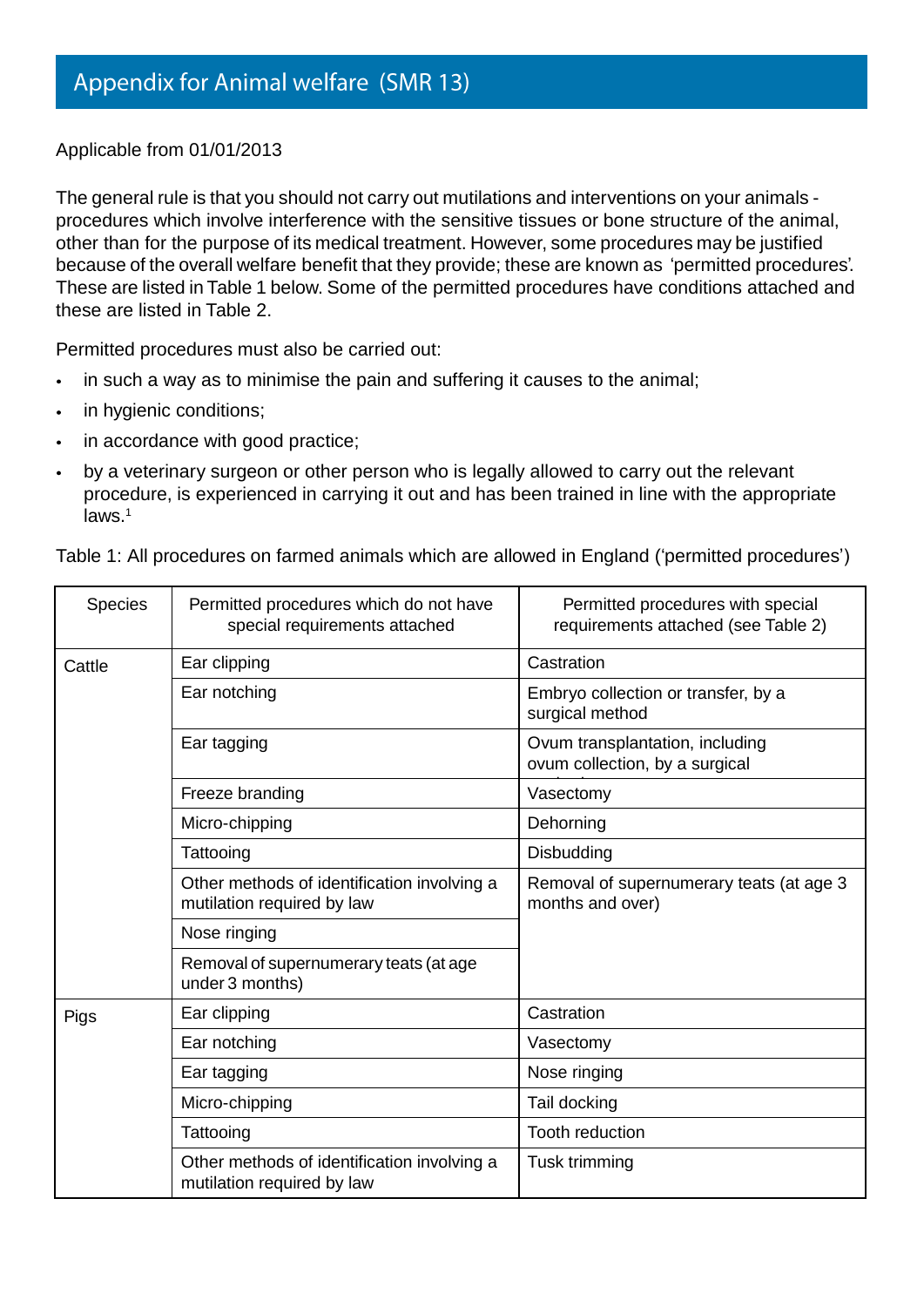| <b>Birds</b>  | None of the procedures listed below, apart from beak trimming, may be performed on;<br>conventionally reared meat chickens <sup>2</sup> ; or<br>2 a laying hen, or a chick that is intended to become a laying hen, which is kept<br>on an establishment with 350 or more such birds. |                                                                    |  |  |
|---------------|---------------------------------------------------------------------------------------------------------------------------------------------------------------------------------------------------------------------------------------------------------------------------------------|--------------------------------------------------------------------|--|--|
|               | Micro-chipping                                                                                                                                                                                                                                                                        | Beak trimming of poultry                                           |  |  |
|               |                                                                                                                                                                                                                                                                                       | Neck tagging                                                       |  |  |
|               |                                                                                                                                                                                                                                                                                       | Web notching                                                       |  |  |
|               |                                                                                                                                                                                                                                                                                       | Web tagging                                                        |  |  |
|               |                                                                                                                                                                                                                                                                                       | Wing tagging                                                       |  |  |
|               | Other methods of identification involving a<br>mutilation required by law                                                                                                                                                                                                             | Desnooding of turkeys                                              |  |  |
|               | De-toeing of domestic fowl and turkeys<br>(under 3 days)                                                                                                                                                                                                                              | De-toeing of domestic fowl and turkeys (at<br>age 3 days and over) |  |  |
|               | Dubbing of domestic fowl (under 3 days)                                                                                                                                                                                                                                               | Dubbing of domestic fowl (at age 3 days<br>and over)               |  |  |
|               |                                                                                                                                                                                                                                                                                       | Laparoscopy                                                        |  |  |
| Sheep         | Ear clipping                                                                                                                                                                                                                                                                          | Castration                                                         |  |  |
|               | Ear notching                                                                                                                                                                                                                                                                          | Vasectomy                                                          |  |  |
|               | Ear tagging                                                                                                                                                                                                                                                                           | Dehorning                                                          |  |  |
|               | Micro-chipping                                                                                                                                                                                                                                                                        | Tail docking                                                       |  |  |
|               | Tattooing                                                                                                                                                                                                                                                                             |                                                                    |  |  |
|               | Other methods of identification involving a<br>mutilation required by law                                                                                                                                                                                                             |                                                                    |  |  |
|               | Disbudding                                                                                                                                                                                                                                                                            |                                                                    |  |  |
|               | Removal of the insensitive tip of the horn                                                                                                                                                                                                                                            |                                                                    |  |  |
| Goats         | Ear clipping                                                                                                                                                                                                                                                                          | Castration                                                         |  |  |
|               | Ear notching                                                                                                                                                                                                                                                                          | Vasectomy                                                          |  |  |
|               | Ear tagging                                                                                                                                                                                                                                                                           | Dehorning                                                          |  |  |
|               | Micro-chipping                                                                                                                                                                                                                                                                        |                                                                    |  |  |
|               | Tattooing                                                                                                                                                                                                                                                                             |                                                                    |  |  |
|               | Other methods of identification involving a<br>mutilation required by law                                                                                                                                                                                                             |                                                                    |  |  |
|               | Disbudding                                                                                                                                                                                                                                                                            |                                                                    |  |  |
|               | Removal of the insensitive tip of the horn                                                                                                                                                                                                                                            |                                                                    |  |  |
| <b>Horses</b> | Freeze branding                                                                                                                                                                                                                                                                       | Castration                                                         |  |  |
|               | Hot branding                                                                                                                                                                                                                                                                          | Vasectomy                                                          |  |  |
|               | Micro-chipping                                                                                                                                                                                                                                                                        |                                                                    |  |  |
|               | Tattooing                                                                                                                                                                                                                                                                             |                                                                    |  |  |
|               | Other methods of identification involving a<br>mutilation required by law                                                                                                                                                                                                             |                                                                    |  |  |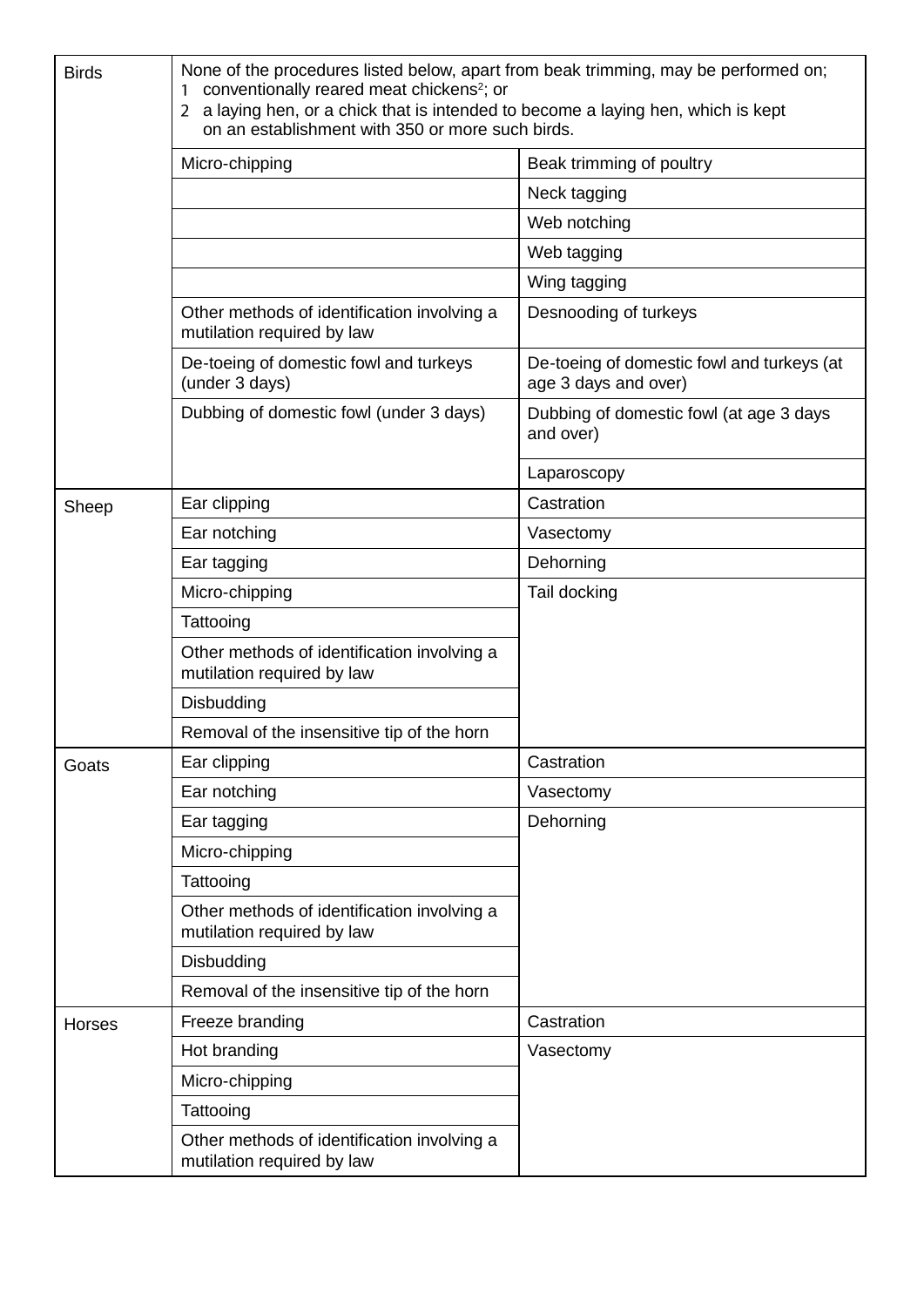| Deer          | Ear clipping                                                              | Castration     |
|---------------|---------------------------------------------------------------------------|----------------|
|               | Ear notching                                                              | Vasectomy      |
|               | Ear tagging                                                               | Antler removal |
|               | Micro-chipping                                                            |                |
|               | Tattooing                                                                 |                |
|               | Other methods of identification involving a<br>mutilation required by law |                |
| Dogs          | Removal of the dew claw                                                   |                |
| Other species | Ear clipping                                                              | Castration     |
|               | Ear notching                                                              | Vasectomy      |
|               | Tagging                                                                   |                |
|               | Micro-chipping                                                            |                |
|               | Tattooing                                                                 |                |
|               | Other methods of identification involving a<br>mutilation required by law |                |

## Table 2: Conditions attached to certain permitted procedures

| Procedure                                                                                                                         | Age of animal<br>at which<br>procedure<br>may be | Anaesthetic<br>requirement<br>for procedure<br>at specified | Other conditions |
|-----------------------------------------------------------------------------------------------------------------------------------|--------------------------------------------------|-------------------------------------------------------------|------------------|
| Cattle                                                                                                                            |                                                  |                                                             |                  |
| Castration:<br>carried<br>out<br>by<br>means of a rubber ring or other<br>device to constrict the flow of<br>blood to the scrotum | 7 days or under                                  | Not required                                                |                  |
| Castration: carried out by<br>means other than a rubber ring                                                                      | Under 2 months                                   | Not required                                                |                  |
| or other device to constrict the<br>flow of blood to the scrotum                                                                  | 2 months or over                                 | Required                                                    |                  |
| Embryo collection or transfer,<br>by a surgical method                                                                            | Any age                                          | Required                                                    |                  |
| Ovum transplantation,<br>including ovum collection, by<br>a surgical method                                                       | Any age                                          | Required                                                    |                  |
| Vasectomy                                                                                                                         | Any age                                          | Required                                                    |                  |
| Dehorning                                                                                                                         | Any age                                          | Required                                                    |                  |
| Disbudding: carried out<br>by chemical                                                                                            | 7 days or under                                  | Not required                                                |                  |
| Disbudding: carried out by<br>a method other than<br>chemical cauterisation                                                       | 6 months or<br>under                             | Required                                                    |                  |
| Removal of supernumerary<br>teats                                                                                                 | 3 months or over                                 | Required                                                    |                  |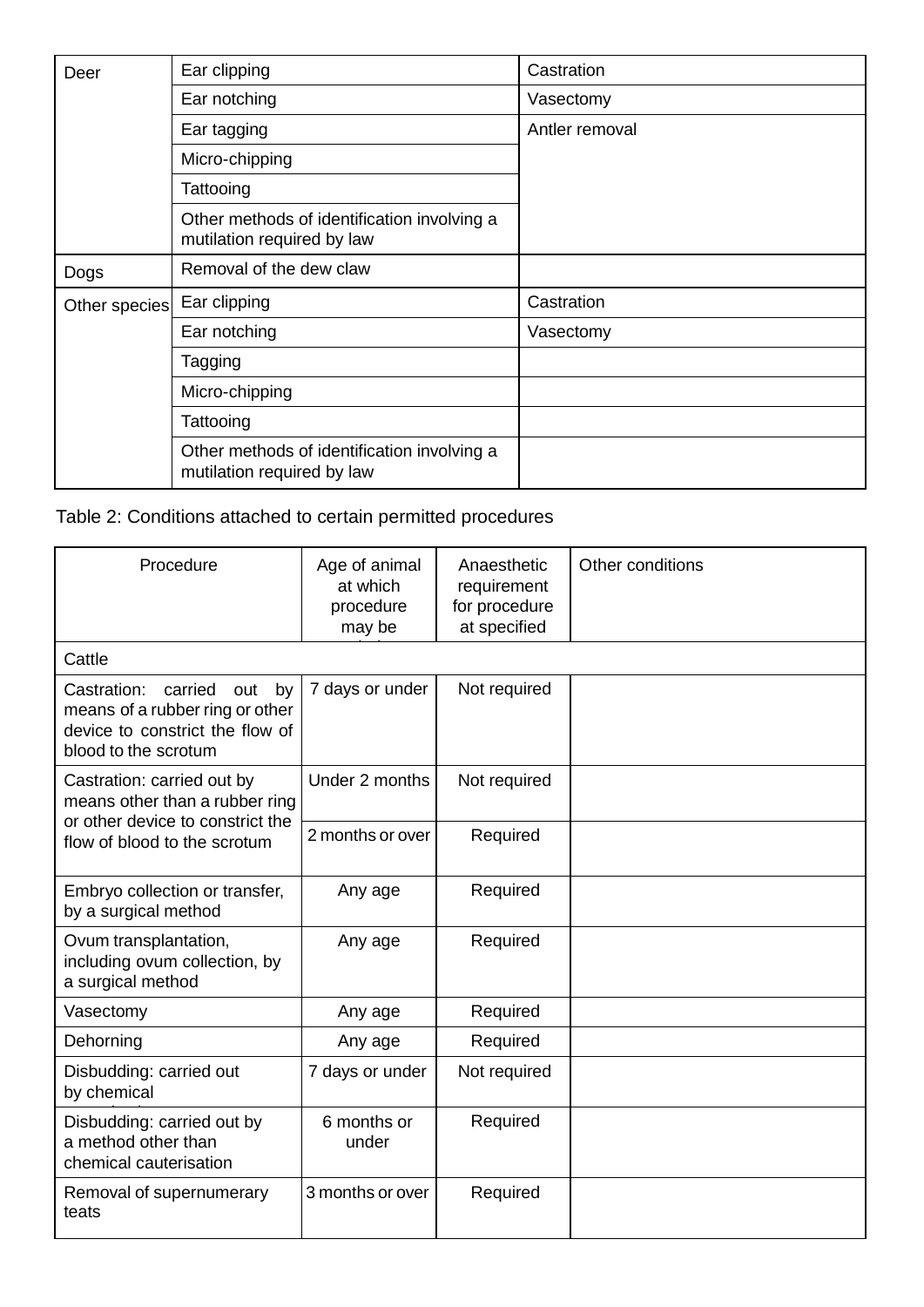| Pigs            |                 |              |                                                                                                                                                                                                                                                                                                                                                                                                                                         |  |
|-----------------|-----------------|--------------|-----------------------------------------------------------------------------------------------------------------------------------------------------------------------------------------------------------------------------------------------------------------------------------------------------------------------------------------------------------------------------------------------------------------------------------------|--|
| Castration      | Under 7 days    | Not required | The method does not involve tearing<br>of the tissues                                                                                                                                                                                                                                                                                                                                                                                   |  |
|                 | 7 days or over  | Required     | i.<br>The method does not<br>involve tearing of the<br>tissues<br>ii. Must be carried out by a<br>veterinary surgeon.<br>iii. Additional prolonged<br>analgesia must be given                                                                                                                                                                                                                                                           |  |
| Vasectomy       | Any age         | Required     |                                                                                                                                                                                                                                                                                                                                                                                                                                         |  |
| Nose ringing    | Any age         | Not required | The pig must not be kept continuously<br>in an indoor husbandry system                                                                                                                                                                                                                                                                                                                                                                  |  |
| Tail docking    | Under 7 days    | Not required | <i>i.</i> Other measures to improve<br>environmental conditions or<br>management systems have<br>first been taken to prevent tail<br>biting but there is still evidence<br>to show that injuries to pigs'<br>tails by biting has occurred<br>ii. The method involves quick<br>and complete severance of<br>the tail                                                                                                                     |  |
|                 | 7 days or over  | Required     | Other measures to improve<br>j.<br>environmental conditions or<br>management systems have<br>first been taken to prevent tail<br>biting but there is still evidence<br>to show that injuries to pigs'<br>tails by biting has occurred<br>ii. Must be carried out by a<br>vetenary surgeon.<br>iii. The method involves quick<br>and complete severance of<br>the tail<br>iv. Additional prolonged<br>analgesia must be given            |  |
| Tooth reduction | 7 days or under | Not required | i. Method must consist only of the<br>uniform reduction of corner teeth<br>by means of grinding or clipping<br>ii. An intact, smooth surface is left<br>iii. Other measures to improve<br>environmental conditions or<br>management systems have<br>been taken in order to prevent<br>tail biting and other vices but<br>there is still evidence that injuries<br>to sows' teats or other pigs' ears<br>or tails by biting has occurred |  |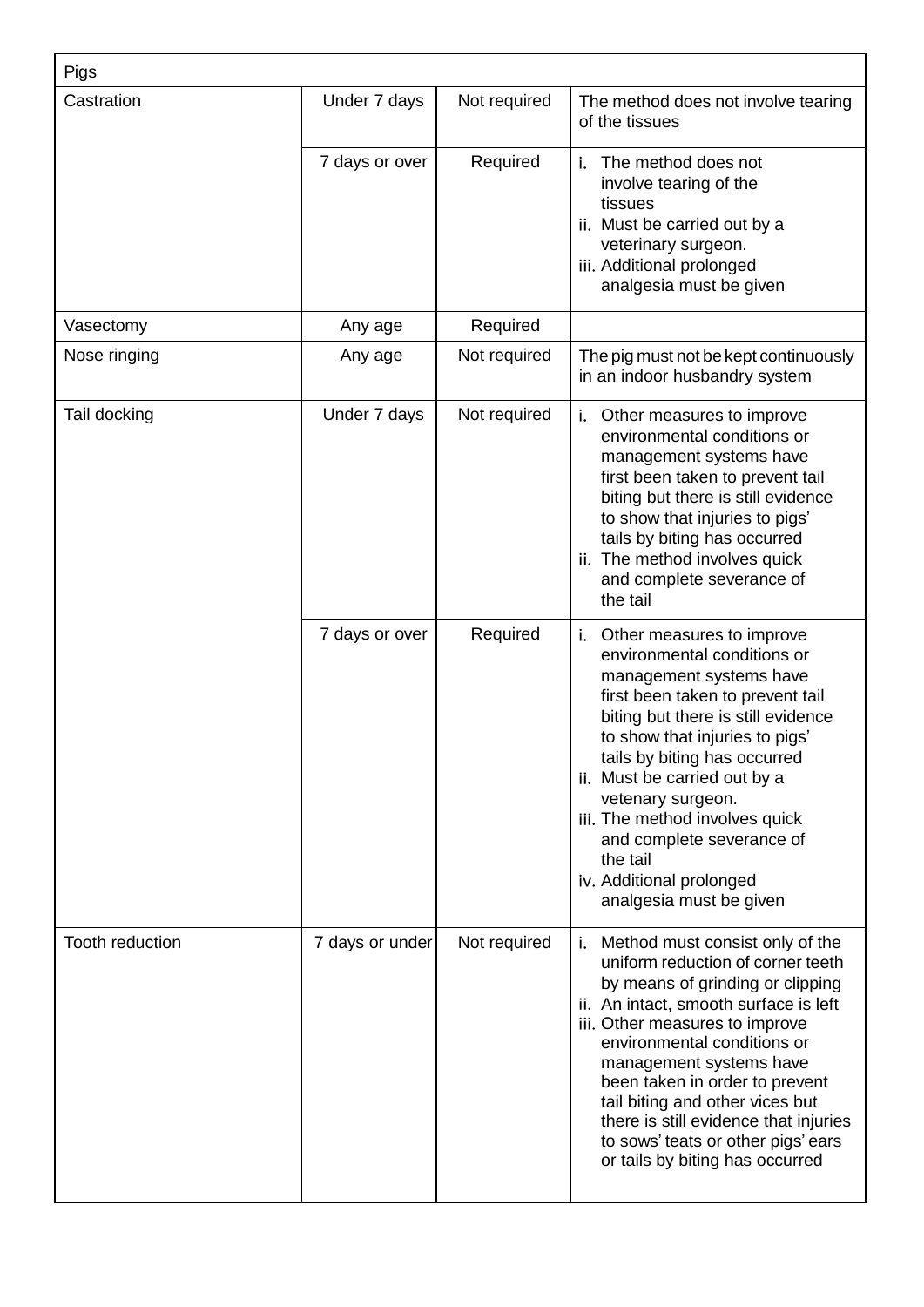| Tusk trimming                                                                                                                                                                                    | Any age                                                                                                                                                                   | Not required | May only be carried out where<br>there is evidence to show it is<br>necessary to prevent injury to<br>other animals or for safety<br>reasons                                                                                                                                                                                                                                                                                                                                                                                                                                                                                                                                                                                                                                                                                                      |
|--------------------------------------------------------------------------------------------------------------------------------------------------------------------------------------------------|---------------------------------------------------------------------------------------------------------------------------------------------------------------------------|--------------|---------------------------------------------------------------------------------------------------------------------------------------------------------------------------------------------------------------------------------------------------------------------------------------------------------------------------------------------------------------------------------------------------------------------------------------------------------------------------------------------------------------------------------------------------------------------------------------------------------------------------------------------------------------------------------------------------------------------------------------------------------------------------------------------------------------------------------------------------|
| <b>Birds</b>                                                                                                                                                                                     |                                                                                                                                                                           |              |                                                                                                                                                                                                                                                                                                                                                                                                                                                                                                                                                                                                                                                                                                                                                                                                                                                   |
| Beak trimming of poultry<br>('poultry' includes laying hens -<br>and chicks intended to become<br>laying hens - which are kept on<br>establishments where there<br>are less than 350 such birds) | Any age                                                                                                                                                                   | Not required | It is performed using a<br>i.<br>suitable instrument<br>ii. It is performed either:<br>a. on both the lower and upper<br>beaks and not more than<br>one third of each is removed,<br>or<br>b. on the upper beak only and<br>not more than one third is<br>removed.<br>iii. Any subsequent haemorrhage<br>from the beak is arrested by<br>cauterisation.                                                                                                                                                                                                                                                                                                                                                                                                                                                                                           |
| Beak trimming of laying hens -<br>and chicks intended to become<br>laying hens - which are kept on<br>establishments where there are<br>350 or more such birds                                   | Under 10<br>days (unless<br>where the<br>procedure is<br>carried out in<br>an emergency<br>in order to<br>control an<br>outbreak of<br>feather pecking<br>or cannibalism) | Not required | It is performed using a<br>i.<br>suitable instrument<br>ii. it is performed using infra-red<br>technology (unless where the<br>procedure is carried out in an<br>emergency in order to control<br>an outbreak of feather pecking<br>or cannibalism)<br>iii. it is performed either:<br>a. on both the lower and upper<br>beaks and not more than<br>one third of each is removed<br>or<br>b. on the upper beak only and<br>not more than one third is<br>removed<br>iv. any subsequent haemorrhage<br>from the beak is arrested by<br>cauterisation<br>v. may only be carried out in<br>order to prevent feather<br>pecking or cannibalism<br>vi. may only be carried out by a<br>person who has been provided<br>with suitable and sufficient<br>information, instruction and<br>training so that they are qualified to<br>perform the procedure |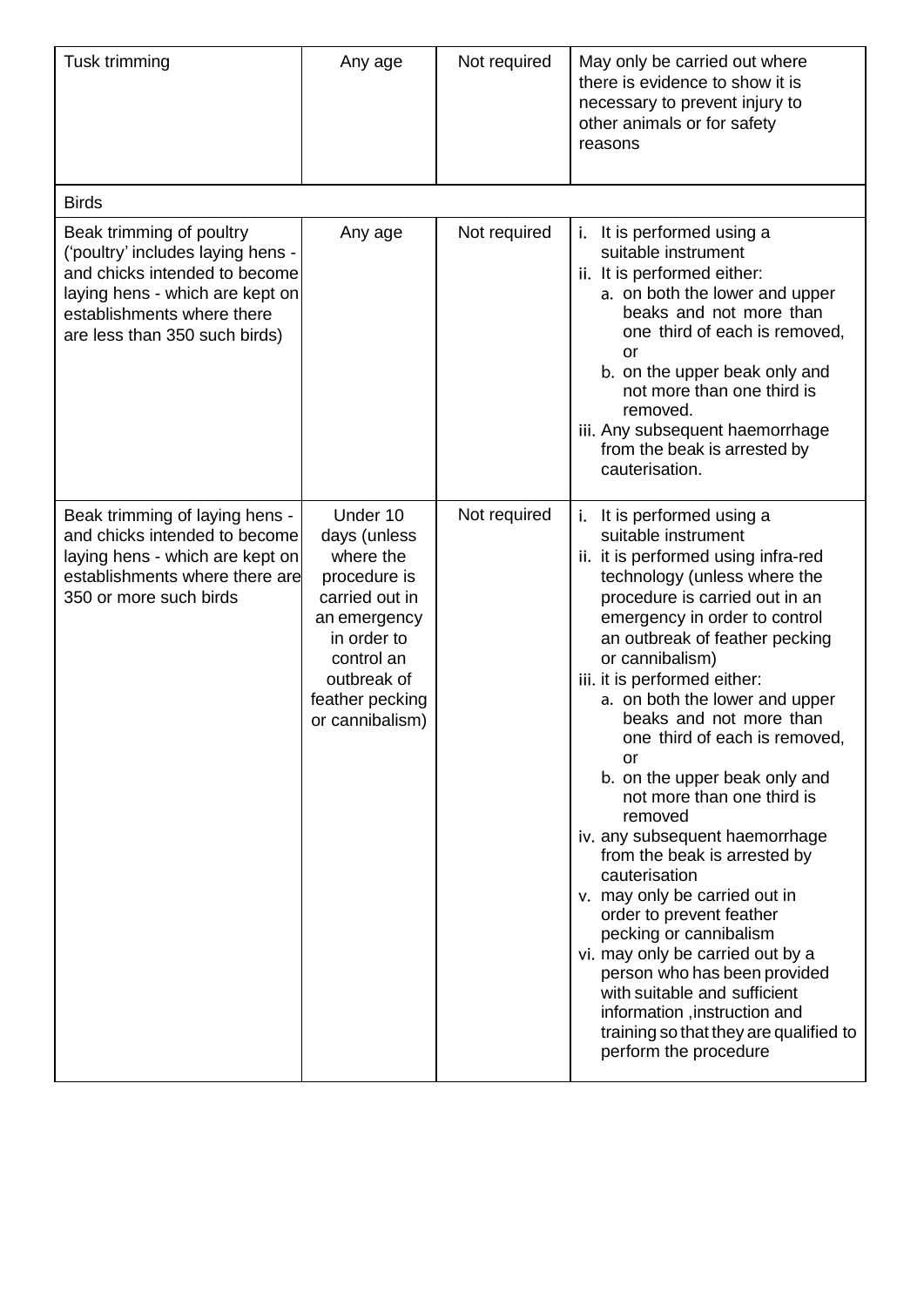| Beak trimming of<br>conventionally reared meat<br>chickens | Under 10 days       | Not required | i. It is performed using a<br>suitable instrument<br>ii. it is performed either:<br>a. on both the lower and upper<br>beaks and not more than<br>one third of each is removed,<br>or<br>b. on the upper beak only and<br>not more than one third is<br>removed<br>iii. any subsequent haemorrhage<br>from the beak is arrested by<br>cauterisation<br>iv. may only be carried out in<br>order to prevent feather<br>pecking and cannibalism<br>v. may only be carried out by a<br>person who has been provided<br>with suitable and sufficient<br>information, instruction and<br>training so that they are qualified to<br>perform the procedure<br>vi. may only be carried out following<br>a consultation and on the advice<br>of a veterinarian. |
|------------------------------------------------------------|---------------------|--------------|------------------------------------------------------------------------------------------------------------------------------------------------------------------------------------------------------------------------------------------------------------------------------------------------------------------------------------------------------------------------------------------------------------------------------------------------------------------------------------------------------------------------------------------------------------------------------------------------------------------------------------------------------------------------------------------------------------------------------------------------------|
| Neck tagging of farmed ducks                               | 3 days or under     | Not required | To be carried out only for the<br>purposes of a breed improvement<br>programme                                                                                                                                                                                                                                                                                                                                                                                                                                                                                                                                                                                                                                                                       |
| Web notching of farmed ducks                               | 3 days or under     | Not required | To be carried out only for the<br>purposes of a breed improvement<br>programme                                                                                                                                                                                                                                                                                                                                                                                                                                                                                                                                                                                                                                                                       |
| Web tagging of farmed birds                                | Any age             | Not required | To be carried out only for the<br>purposes of breed improvement<br>programmes or testing for the<br>presence of disease                                                                                                                                                                                                                                                                                                                                                                                                                                                                                                                                                                                                                              |
| Wing tagging of farmed bird                                | Any age             | Not required | To be carried out only for the<br>purposes of breed improvement<br>programmes or testing for the<br>presence of disease                                                                                                                                                                                                                                                                                                                                                                                                                                                                                                                                                                                                                              |
| Desnooding of turkeys                                      | 21 days or<br>under | Not required | To be carried out either by<br>manual pinching-out or with a<br>suitable instrument.                                                                                                                                                                                                                                                                                                                                                                                                                                                                                                                                                                                                                                                                 |
| De-toeing of domestic fowl<br>and turkeys                  | 3 days or over      | Required     | To be carried out only if<br>considered necessary by a<br>veterinary surgeon                                                                                                                                                                                                                                                                                                                                                                                                                                                                                                                                                                                                                                                                         |
| Dubbing of domestic fowl                                   | 3 days or over      | Required     | It shall be carried out only if<br>considered necessary by a<br>veterinary surgeon                                                                                                                                                                                                                                                                                                                                                                                                                                                                                                                                                                                                                                                                   |
| Laparoscopy                                                | Any age             | Required     |                                                                                                                                                                                                                                                                                                                                                                                                                                                                                                                                                                                                                                                                                                                                                      |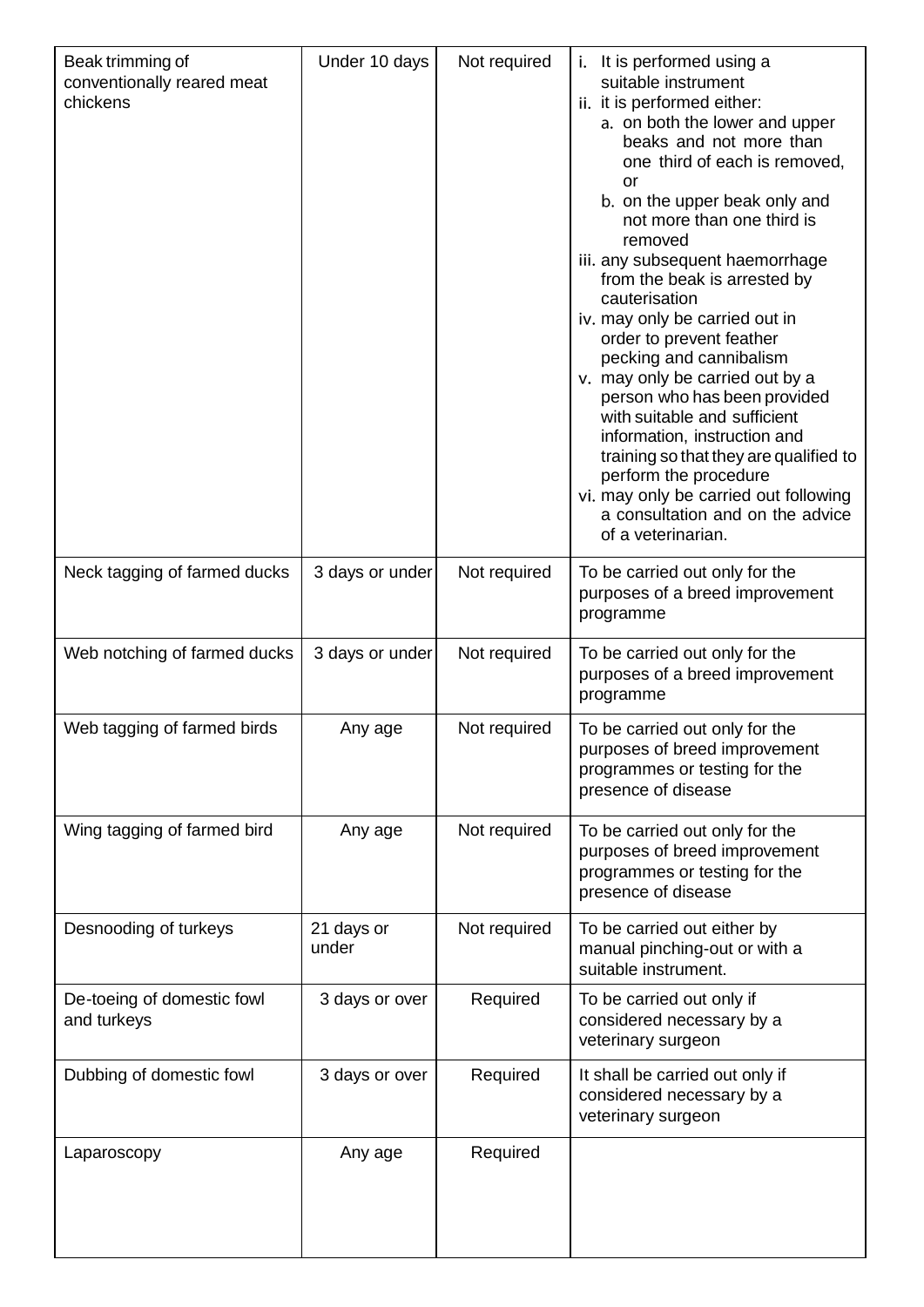| Sheep                                                                                                                              |                  |              |                                                                                                                                                                                                                 |  |  |
|------------------------------------------------------------------------------------------------------------------------------------|------------------|--------------|-----------------------------------------------------------------------------------------------------------------------------------------------------------------------------------------------------------------|--|--|
| Castration:<br>carried<br>out<br>by<br>means of a rubber ring or other<br>device to constrict the flow of<br>blood to the scrotum  | 7 days or under  | Not required |                                                                                                                                                                                                                 |  |  |
| Castration: carried out by<br>means other than a rubber ring                                                                       | Under 3 months   | Not required |                                                                                                                                                                                                                 |  |  |
| or other device to constrict the<br>flow of blood to the scrotum                                                                   | 3 months or over | Required     |                                                                                                                                                                                                                 |  |  |
| Vasectomy                                                                                                                          | Any age          | Required     |                                                                                                                                                                                                                 |  |  |
| Dehorning                                                                                                                          | Any age          | Required     |                                                                                                                                                                                                                 |  |  |
| Tail docking: carried out by<br>means of a rubber ring or<br>other device to constrict the<br>flow of blood to the tail            | 7 days or under  | Not required | Sufficient tail is retained to cover the<br>vulva of a female sheep or the anus<br>of a male sheep.                                                                                                             |  |  |
| Tail docking: carried out other<br>than by means of a rubber ring<br>or other device to constrict the<br>flow of blood to the tail | Any age          | Required     | Sufficient tail is retained to cover the<br>vulva of a female sheep or the anus<br>of a male sheep.                                                                                                             |  |  |
| Goats                                                                                                                              |                  |              |                                                                                                                                                                                                                 |  |  |
| Castration: carried out by<br>means of a rubber ring or other<br>device to constrict the flow of<br>blood to the scrotum           | 7 days or under  | Not required |                                                                                                                                                                                                                 |  |  |
| Castration: carried out by<br>means other than a rubber ring                                                                       | Under 2 months   | Not required |                                                                                                                                                                                                                 |  |  |
| or other device to constrict the<br>flow of blood to the scrotum                                                                   | 2 months or over | Required     |                                                                                                                                                                                                                 |  |  |
| Vasectomy                                                                                                                          | Any age          | Required     |                                                                                                                                                                                                                 |  |  |
| Dehorning                                                                                                                          | Any age          | Required     |                                                                                                                                                                                                                 |  |  |
| <b>Horses</b>                                                                                                                      |                  |              |                                                                                                                                                                                                                 |  |  |
| Castration                                                                                                                         | Any age          | Required     |                                                                                                                                                                                                                 |  |  |
| Vasectomy                                                                                                                          | Any age          | Required     |                                                                                                                                                                                                                 |  |  |
| Deer                                                                                                                               |                  |              |                                                                                                                                                                                                                 |  |  |
| Castration                                                                                                                         | Any age          | Required     |                                                                                                                                                                                                                 |  |  |
| Vasectomy                                                                                                                          | Any age          | Required     |                                                                                                                                                                                                                 |  |  |
| Removal of antlers that are not<br>in velvet                                                                                       | Any age          | Not required | i.<br>The deer are farmed deer [or,<br>where they are not farmed deer,<br>are kept on land in the same<br>manner as if they were farmed<br>deer]<br>ii. Only the non-sensitive part of<br>the antler is removed |  |  |
| Other species                                                                                                                      |                  |              |                                                                                                                                                                                                                 |  |  |
| Castration                                                                                                                         | Any age          | Required     |                                                                                                                                                                                                                 |  |  |
| Vasectomy                                                                                                                          | Any age          | Required     |                                                                                                                                                                                                                 |  |  |